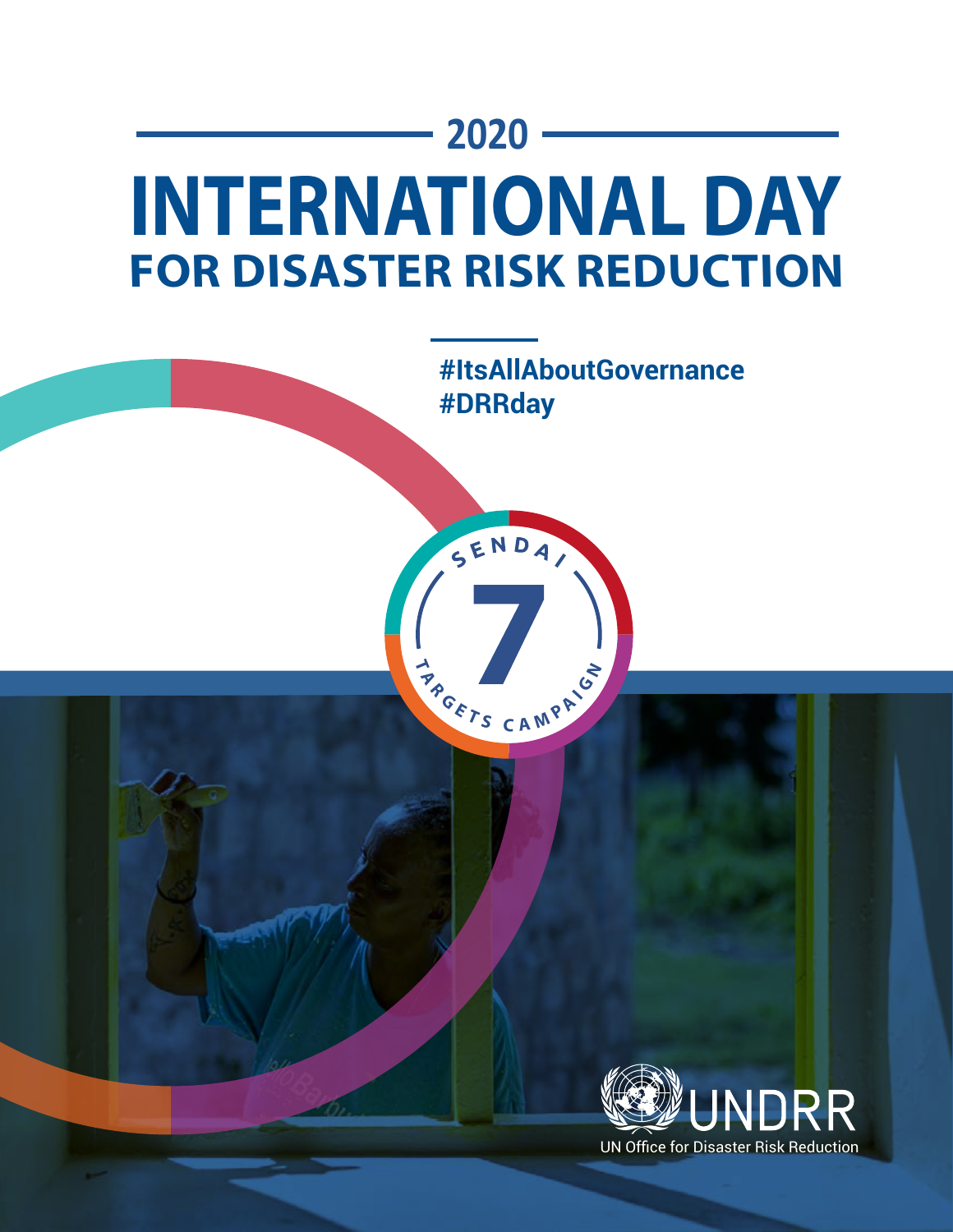# **THE SENDAI SEVEN CAMPAIGN in 2020 #ItsAllAboutGovernance #DRRday 1**

The United Nations General Assembly has designated 13 October as International Day for Disaster Risk Reduction to promote a global culture of disaster risk reduction. It is an opportunity to acknowledge the progress being made toward reducing disaster risk and losses in lives, livelihoods and health in line with the Sendai Framework for Disaster Risk Reduction 2015- 2030 adopted at the Third UN World Conference on Disaster Risk Reduction in Japan in March 2015.

The Sendai Framework has seven strategic targets and 38 indicators for measuring progress on reducing disaster risk and losses. These indicators align implementation of the Sendai Framework with implementation of the SDGs and the Paris Agreement on climate change.

## **THE SEVEN GLOBAL TARGETS**

**2016 – Target (a):** Substantially reduce global disaster mortality by 2030, aiming to lower the average per 100,000 global mortality rate in the decade 2020-2030 compared to the period 2005-2015;

**2017 – Target (b):** Substantially reduce the number of people affected globally by 2030, aiming to lower the average global figure per 100,000 in the decade 2020-2030 compared to the period 2005-2015;

**2018 – Target (c):** Reduce direct disaster economic loss in relation to global gross domestic product (GDP) by 2030;

**2019 – Target (d):** Substantially reduce disaster damage to critical infrastructure and disruption of basic services, among them health and educational facilities, including through developing their resilience by 2030;

**2020 – Target (e):** Substantially increase the number of countries with national and local disaster risk reduction strategies by 2020;

**2021 – Target (f):** Substantially enhance international cooperation to developing countries through adequate and sustainable support to complement their national actions for implementation of the present Framework by 2030;

**2022 – Target (g):** Substantially increase the availability of and access to multi-hazard early warning systems and disaster risk information and assessments to people by 2030.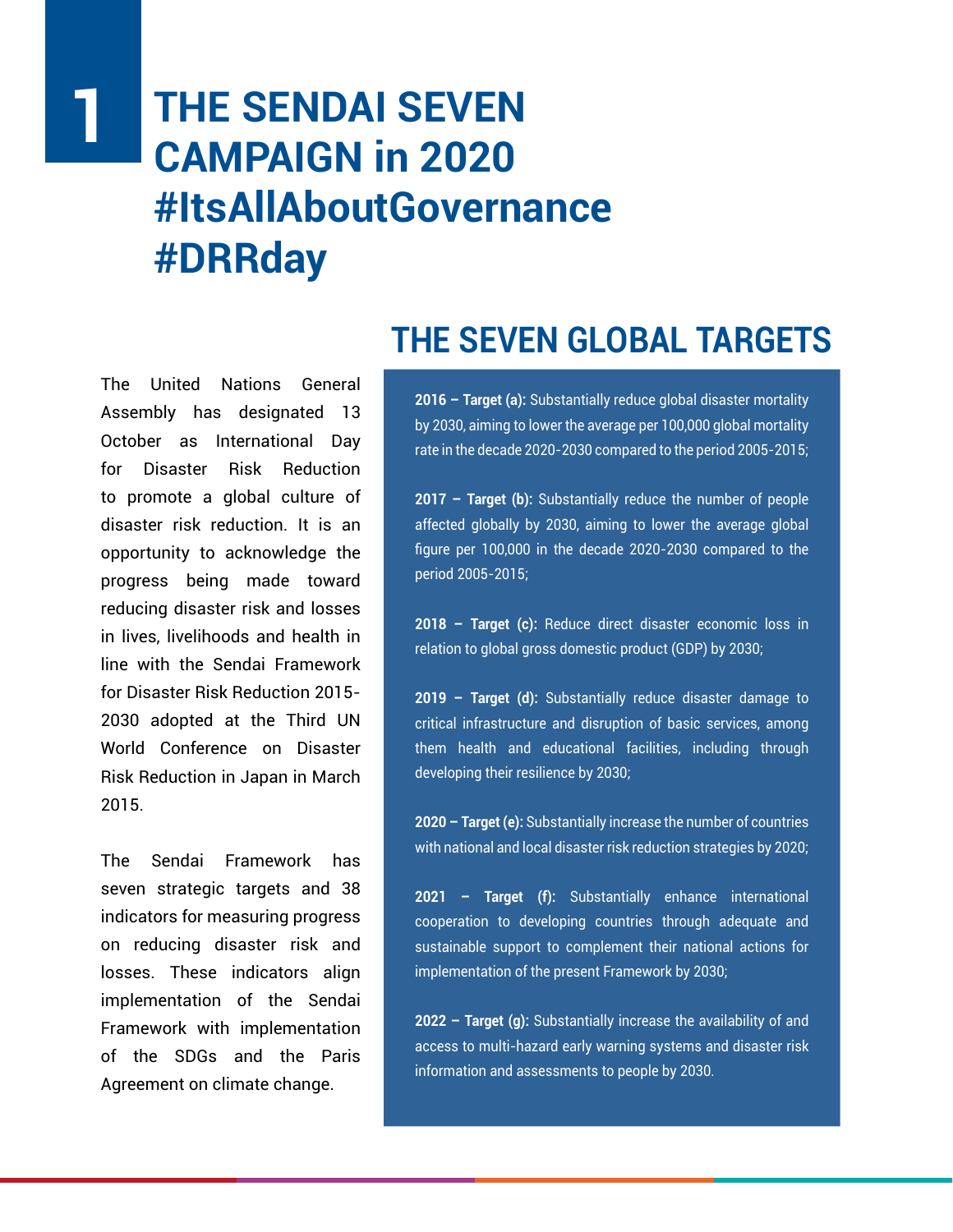In 2016, the UN Secretary-General launched "The Sendai Seven Campaign" to promote each of the seven targets over seven years.

The 2020 target is Target E: "Substantially increase the number of countries with

national and local disaster risk reduction strategies by 2020" which lays the foundation for the implementation of the Sendai Framework and is closely linked with Priority for Action 2: "Strengthening disaster risk governance to manage disaster risk."

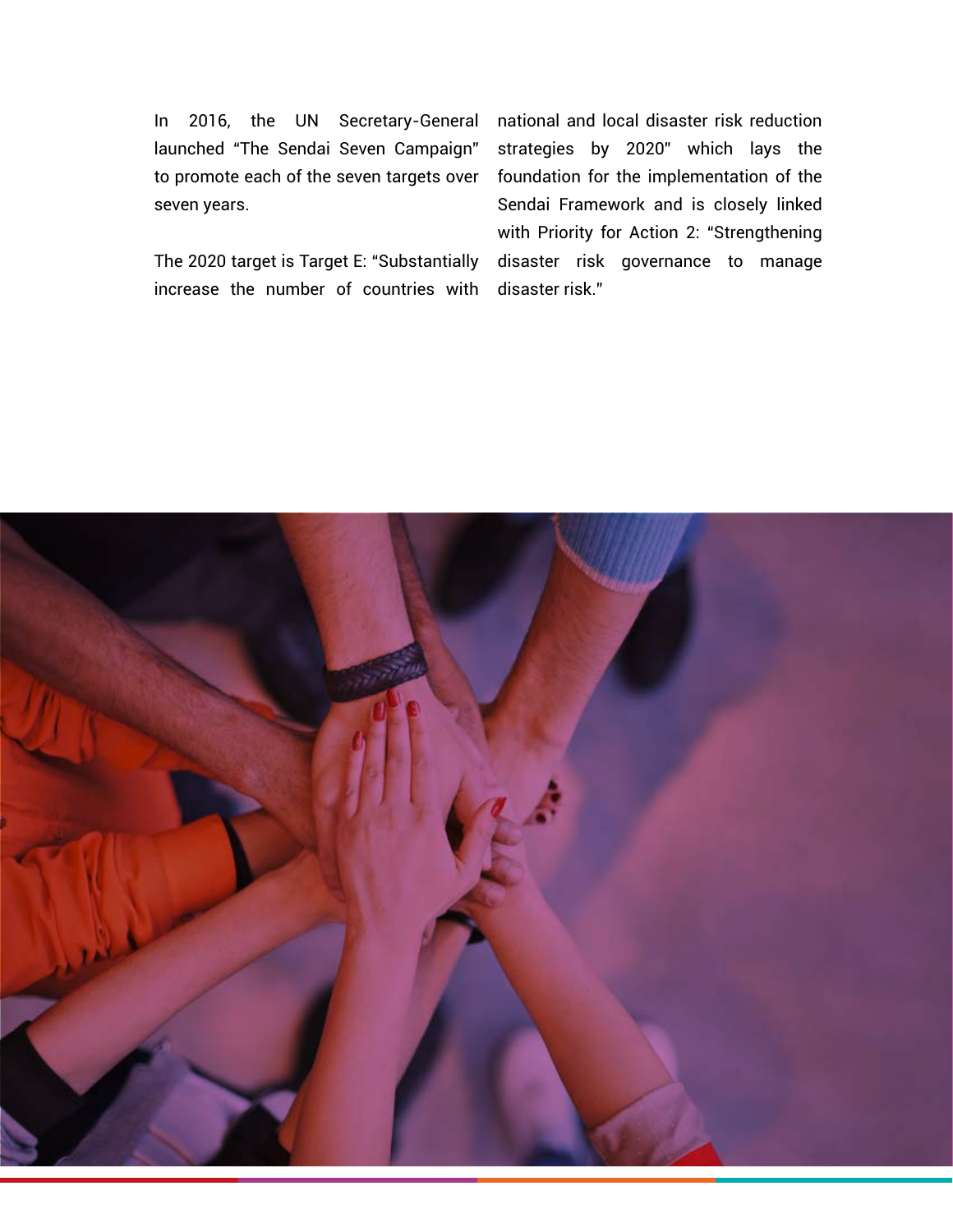### **IT REALLY IS ALL ABOUT GOVERNANCE! 2**

Countries that develop policy, legislative frameworks, and institutional architecture and associated investment vehicles for disaster risk reduction in line with the goal, targets and priorities for action of the Sendai Framework, have greater capacity to manage disaster risk. Such arrangements demonstrate a deep understanding of disaster risk and allow for a more complete engagement of citizens to take an active part in contributing to the development and implementation of national and local strategies for disaster risk reduction. These strategies need to address the full scope of the Sendai Framework which applies to "disasters caused by natural or man-made hazards, as well as related environmental, technological and biological hazards and risks."

There are clear actions we can take  $-$  as countries, communities, individuals and organizations – to improve how we manage disaster risk in order to reduce it. We must act collectively. We must avoid creating new risk, and we must systematically reduce existing risk. We must strengthen the capacity of people, communities, countries and systems to anticipate, withstand and recover better from shocks and stresses and transform through crises.

Successful national and local strategies for disaster risk reduction require effective multistakeholder coordination mechanisms, an overarching national policy, transdisciplinary and multisectoral collaboration and input, political support in approving legislation, and adequate financial, technical and human resources. These underlying conditions at national level can strengthen institutional capacity of subnational or local authorities to address disaster risk. Political commitment and trust are key to generating an all-of-society approach to managing risk before, during and after an emergency.

Good national and local strategies for disaster risk reduction include links with sector policies in areas such as land use, building codes, public health, education, agriculture, environmental protection, energy, water resources, poverty reduction and climate change adaptation.

In keeping with the Day's focus on the impact that disasters have on people's lives and wellbeing, this year's theme is about conveying the message that many disasters can be avoided or prevented if there are disaster risk reduction strategies in place to manage and reduce existing levels of risk and to avoid the creation of new risk. What that amounts to is "good disaster risk governance."

The issues of disaster risk governance – identifying and acknowledging, planning and acting on disaster risk – have come into sharp focus this year, as evidence accumulates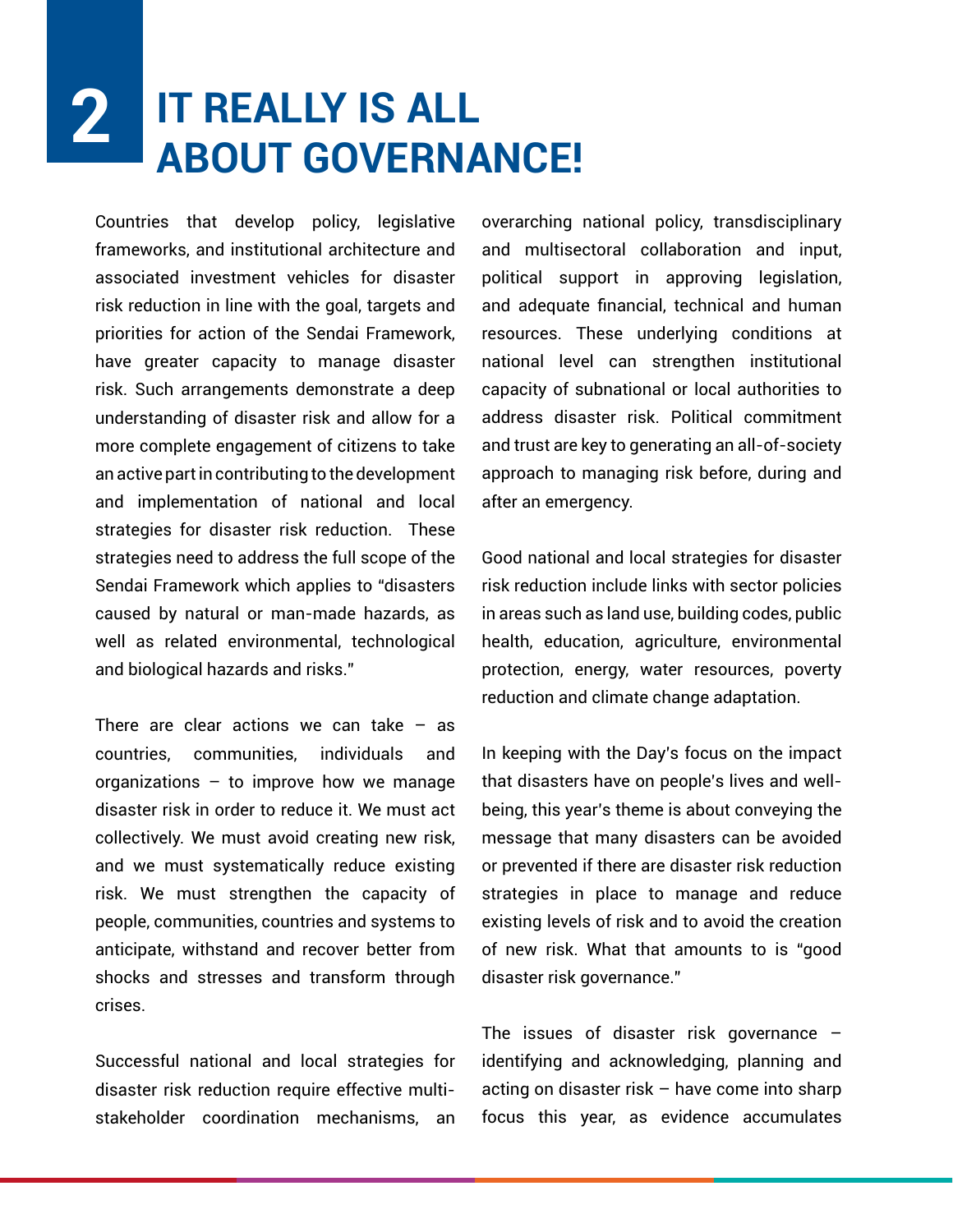of the failure of many countries to heed the many warnings in recent years, and prepare for global threats such as a major pandemic like COVID-19.

As of early July, over 10.5 million cases of COVID-19 including 512,000 deaths had been reported to WHO. The Special Representative of the Secretary-General for Disaster Risk Reduction (SRSG), Mami Mizutori, has highlighted the fact that only a few of the 86 national strategies for disaster risk reduction developed to date, make adequate inclusion of epidemic and pandemic risk management, including prevention and preparedness measures.

The case for good disaster risk governance and strategic planning so acutely demonstrated by COVID-19, pales in comparison to the immediate need for such approaches in dealing with the climate emergency. The world is on course for a temperature rise of 3.2˚C, and yet G20 countries which are responsible for 78% of all greenhouse gas emissions, have made no impact on the continuing upward trend; 15 of the G20 members have not committed to a timeline for net-zero emissions. Unless global greenhouse gas emissions fall by 7.6 per cent each year between 2020 and 2030, the world will miss the opportunity to get on track towards the 1.5°C temperature goal of the Paris Agreement, the consequences of which for humans and ecosystems are dire.

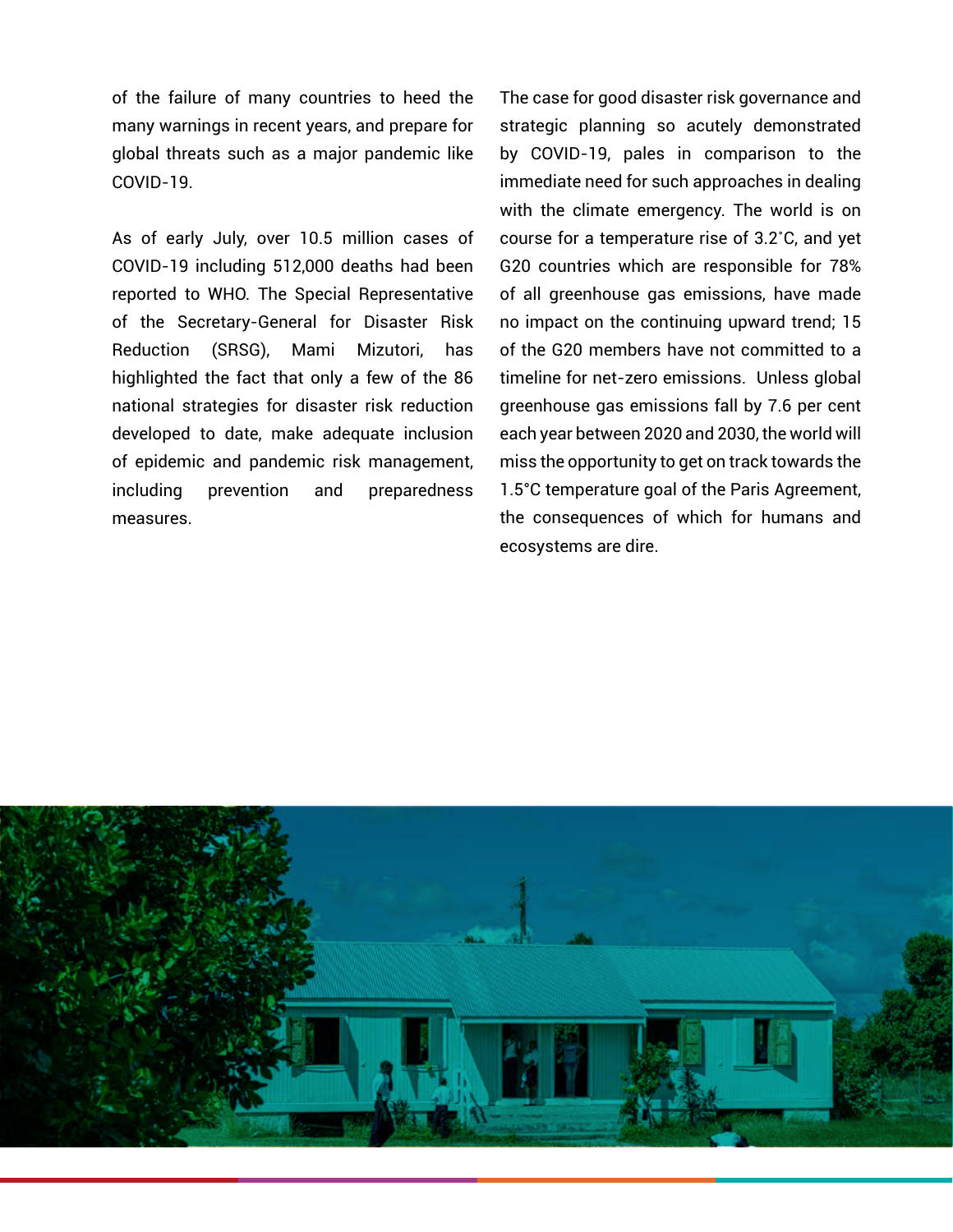# **INTERNATIONAL DAY FOR DISASTER RISK REDUCTION 2020 3**

#### #ItsAllAboutGovernance #DRRday

**Goal:** Identify advocacy opportunities to highlight how good disaster risk governance, planning and implementation leads to reduced numbers of people affected by disasters (especially in terms of death, injury, displacement and loss of livelihood).

### 3.1 MAIN OBJECTIVES

- Promote and encourage events at national and community level to mark implementation of the Sendai Framework with a focus on governance and Target E, highlighting challenges faced with the COVID-19 pandemic;
- Highlight achievements of selected countries and cities in each region which have capacity to develop and implement integrated whole-of-society action on disaster risk reduction including for biological risks and hazards;
- Launch a guidance note on integrating risks associated with biological hazards, including pandemics, in national and local strategies for disaster risk reduction:
- Partner with CRED to produce an insightful report on disaster trends over the last twenty years 2000-2019
- Organize a rolling series of webinars Governance and DRR Strategy hosted by Regional Offices and introduced with short video messages from the SG and the SRSG
- Launch a new Words into Acton guide on Nature-based Solutions for DRR
- Launch International Day website and social media campaign.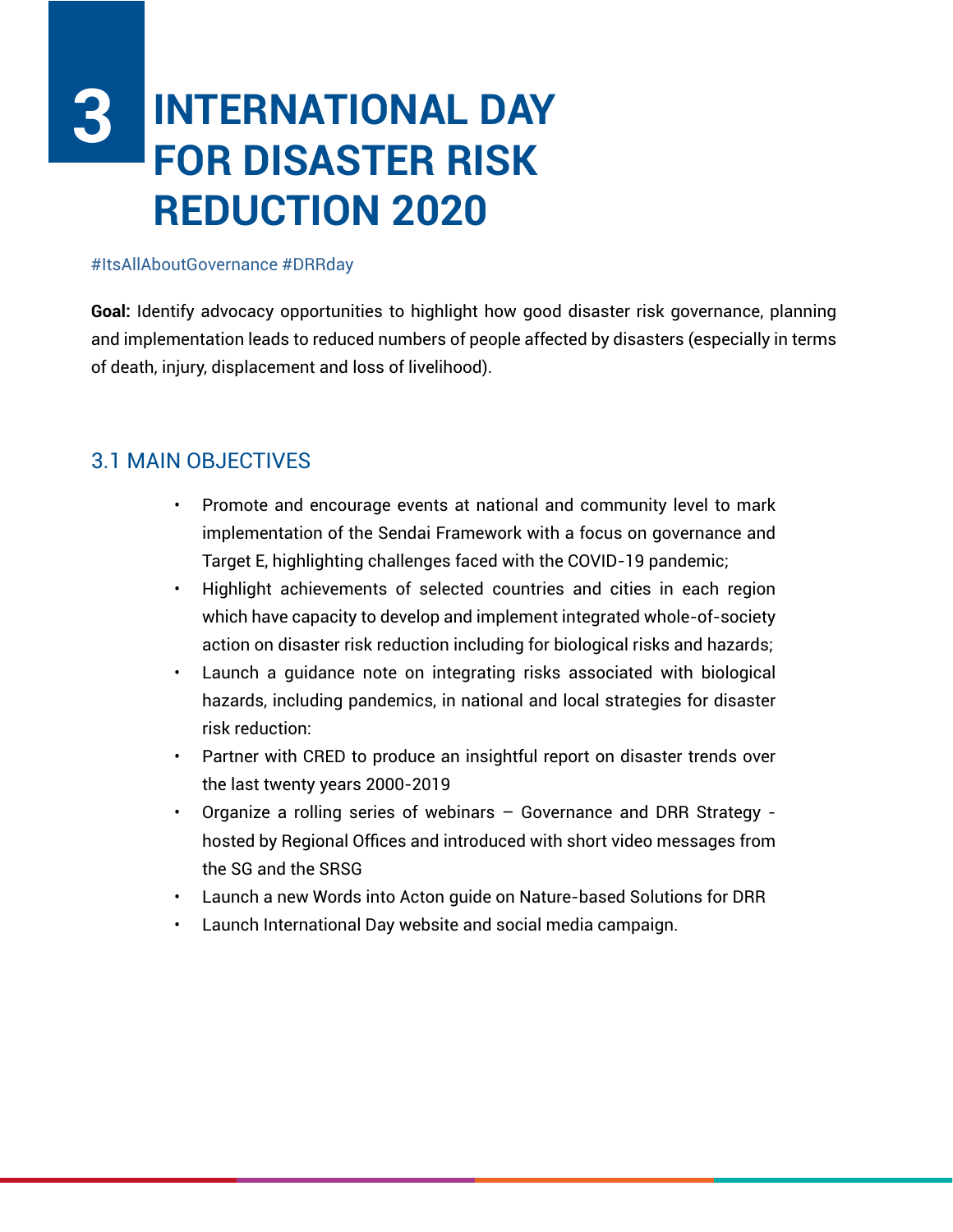### **KEY MESSAGES/ TALKING POINTS 4**

- Without appropriate institutions, policies and collaborative frameworks, the best plans and strategies will fail;
- Plans and strategies must reflect the multidimensional, systemic nature of risk, if people and ecosystems are to be protected and resilient. Assessment is imperative;
- Empowering and resourcing local authorities is key to successful disaster risk reduction;
- Each State has the primary responsibility to prevent and reduce disaster risk, through effective multi-stakeholder coordination, proper planning, oversight of implementation and strengthening institutions with responsibility for disaster risk reduction;
- The inclusion of biological hazards and associated risks in the Sendai Framework was a result of a strong push from Member States based on their experience of various outbreaks in recent years including Ebola, MERS, SARS and influenza. COVID-19 tells us that it is time to act decisively on biological hazards by applying the risk management approach.
- Few countries have made adequate inclusion of biological risks, including pandemic risk management, in their national and local strategies for disaster risk reduction and filling this gap in disaster risk reduction is an essential part of the recovery from COVID-19;
- Globalization has entrenched the systemic nature of disaster risk in a world coping with the unprecedented challenge of a climate

emergency and a full-blown pandemic at the same time;

- COVID-19 is a very clear example of what is meant by systemic risk, and an illustration of the cascading impacts of both the disaster event and the responses adopted by States;
- If disaster risk reduction is included explicitly in national development plans and climate adaptation plans and budgets, all parts of government within and across sectors are then able to programme risk reduction actions and investments;
- The adoption and enforcement of hazard resistant building codes and standards, planning and environmental regulations and the overall strengthening of risk governance through legislation, institutions and systems, protect people from the risk of vulnerable infrastructure;
- Weak implementation of DRR measures and enforcement mechanisms are common problems in countries where most urban development is informal;
- Increasing exposure of critical infrastructure and economic assets has been the major cause of long-term increases in economic loss from disasters and shows that the economic incentives for building in many hazard-prone areas continue to outweigh the perceived disaster risks;
- Extreme weather events have risen by 80% over the last twenty years (Emergency Events Database maintained by CRED);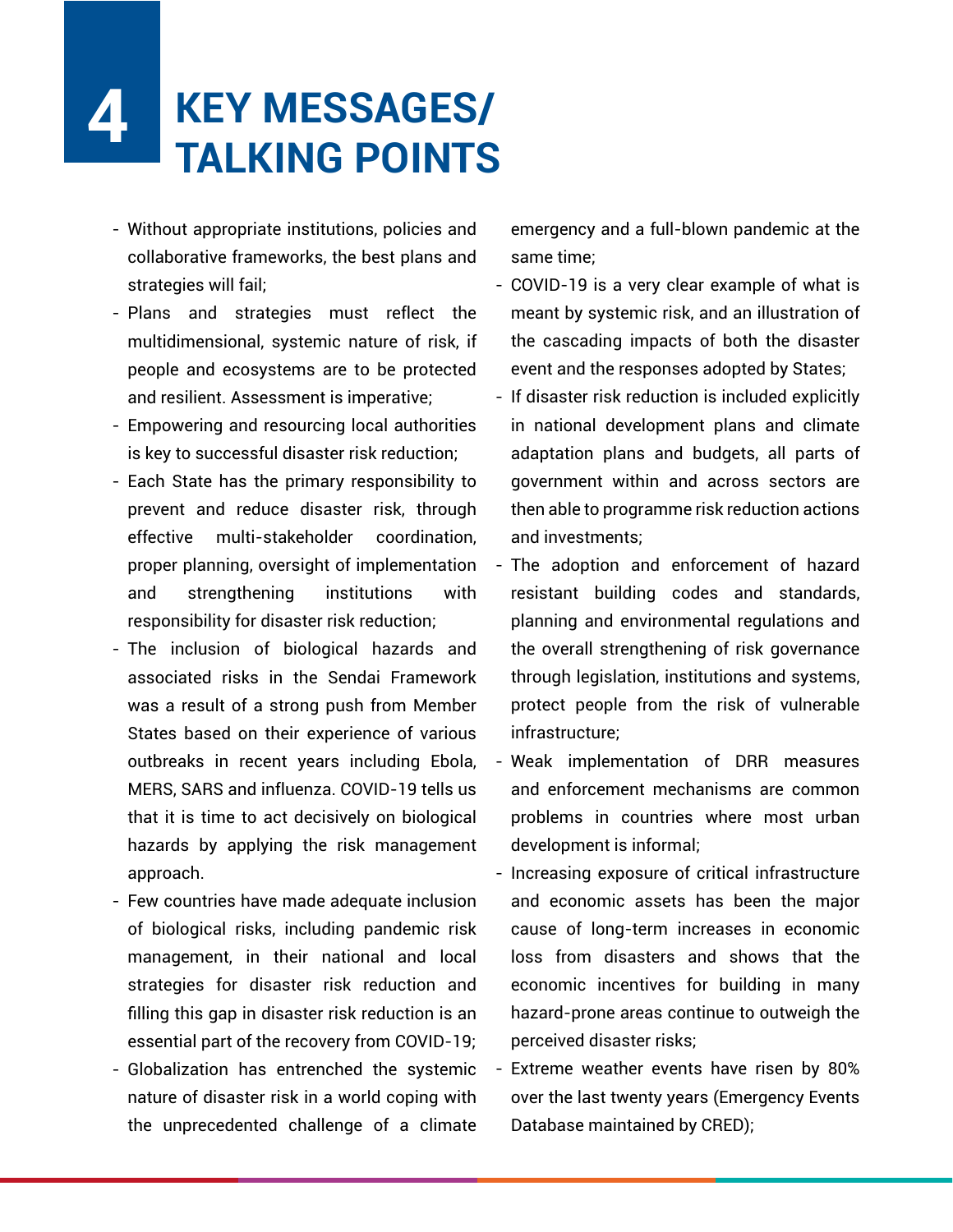- Most of the people affected by disasters (2000-2019) – over 90% - were affected by climate-related events including extreme weather;
- We are all responsible for disaster risk reduction, and the success of the SDGs depends on it;

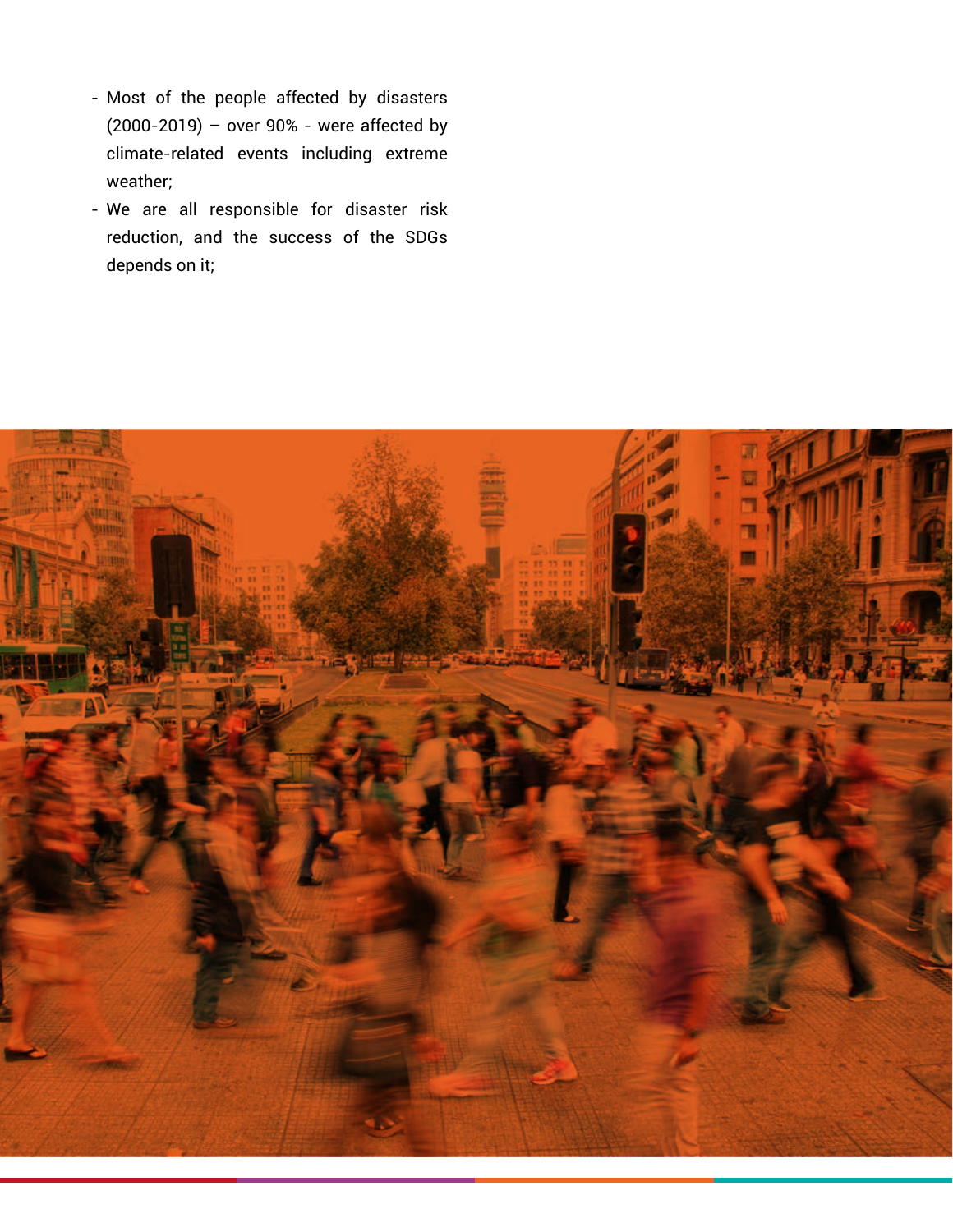# **5**

# **SOME QUESTIONS FOR PARTNERS TO CONSIDER FOR PROMOTING THE DAY**

- Does your national strategy for disaster . risk reduction have a clear vision supported by plans, the necessary competence, legislation, resources, guidance and coordination within and across sectors?
- Have you put in place organizational structures to implement the Sendai Framework or risk-informed sustainable development?
- Does your national strategy take a systemic view of risk and seek to strengthen economic, social, health and environmental resilience?
- Do your national and local strategies for disaster risk reduction take adequate account of biological, technological and  $\cdot$ environmental hazards and risks?
- Have you been able to establish and strengthen government coordination forums composed of relevant stakeholders at the national and local levels, such as national and local platforms for disaster risk reduction, and a designated national focal point for implementing the Sendai Framework for Disaster Risk Reduction 2015–2030?
- Are you addressing disaster risk in publicly owned, managed or regulated services and infrastructures?
- Do you include financial incentives, public awareness-raising and training initiatives?
- Do you report regularly on your activities and make use of the Sendai Framework Monitor?

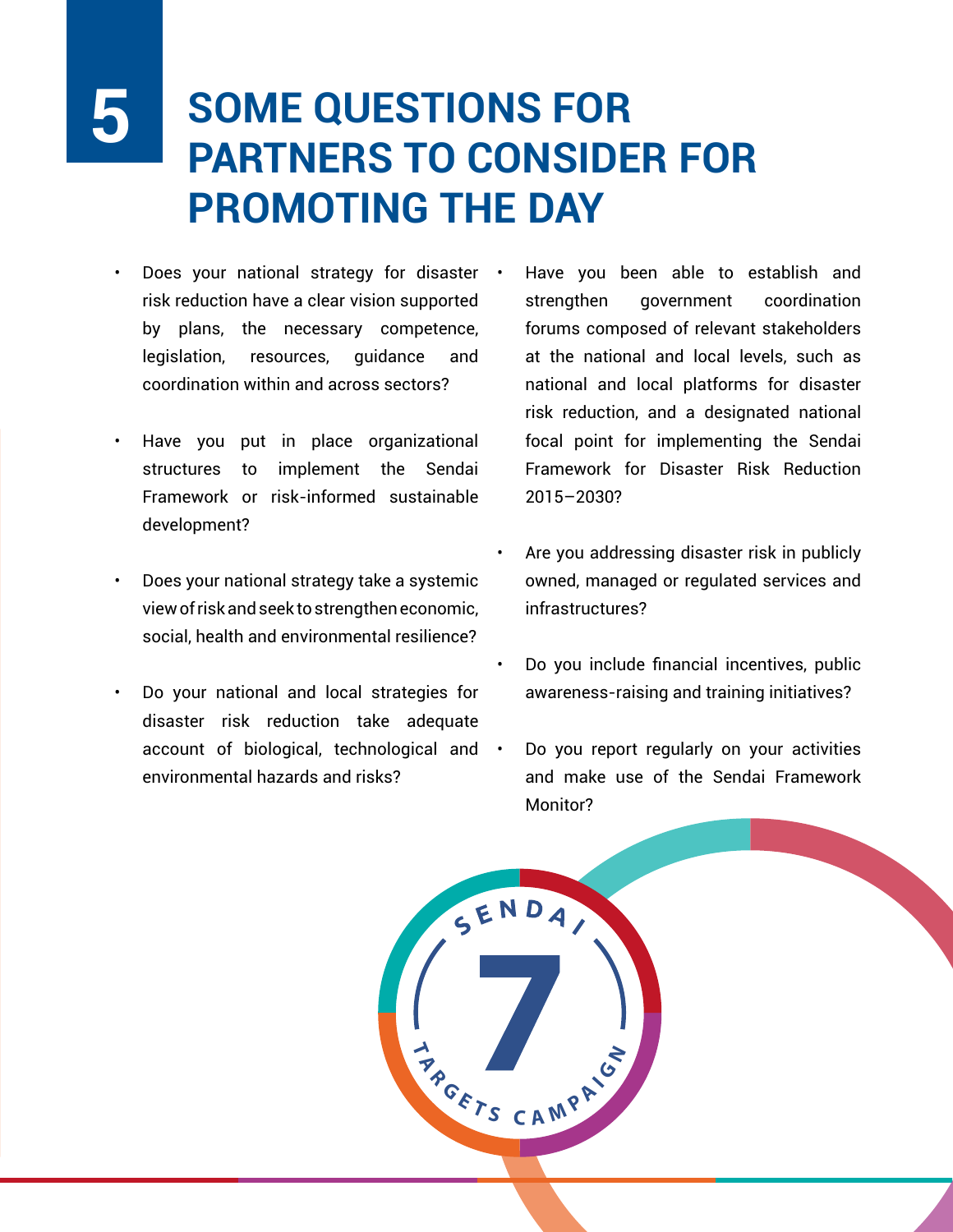### **#ItsAllAboutGovernance CAMPAIGN 6**

The #DRRday website will highlight key initiatives and engage stakeholders and public by encouraging discussion and debate through social media, using the hashtags #ItsAllAboutGovernance #DRRday.

Visualizations and stories will be included to illustrate action and partnerships, with a focus on plans being implemented to reduce or avoid future disaster losses as set out in the Sendai Framework.

The website will be a resource for the DRR community to use for posting details of any planned events  $-$  bearing in mind the restrictions imposed by COVID-19 - for the day including photographs, video clips, posters and commentary. This page will also be a resource including logos, infographics, press releases, news stories, photographs, public service announcements and other useful materials.

### 6.1 Content Generation

Within the limits imposed by the pandemic, there will be a focus on developing multi-media content - news stories, photographs, videos, social media cards - which will highlight the links between good disaster risk governance and having national and local disaster risk reduction strategies in place aligned with the Sendai Framework.

These will feature good practice from the list of 86 countries currently reporting on their national strategies for DRR and their level of alignment with the Sendai Framework – two per region ideally with a strong focus on multihazards and the application of learning from past disasters e.g. Bangladesh which marks the 50th anniversary of the Great Cyclone of November 1970 which killed one million people and has plans to expand its highly regarded

Cyclone Preparedness Programme to cover other natural and man-made hazards.

At the local level, the focus can be on those 19 cities selected for Result 4 of the EC DEVCO Resilient Cities Project, ideally, at least one per region if possible, in the circumstances.

**Africa:** Kampala, Dire-Dawa, Kisumu, Yaonde, Praia

**Asia:** Ulaanbaatar, Kathmandu, Dhaka North, Cilacap Regency, Mawlamyine

**Pacific:** Honiara

**Arab States:** Khartoum, Ismaliya, Nablus, Nouakchott

**Americas:** Tegucigalpa; Guayaquil, Guatemala City, San Juan de Lurigancho

**Caribbean:** East Santo Domingo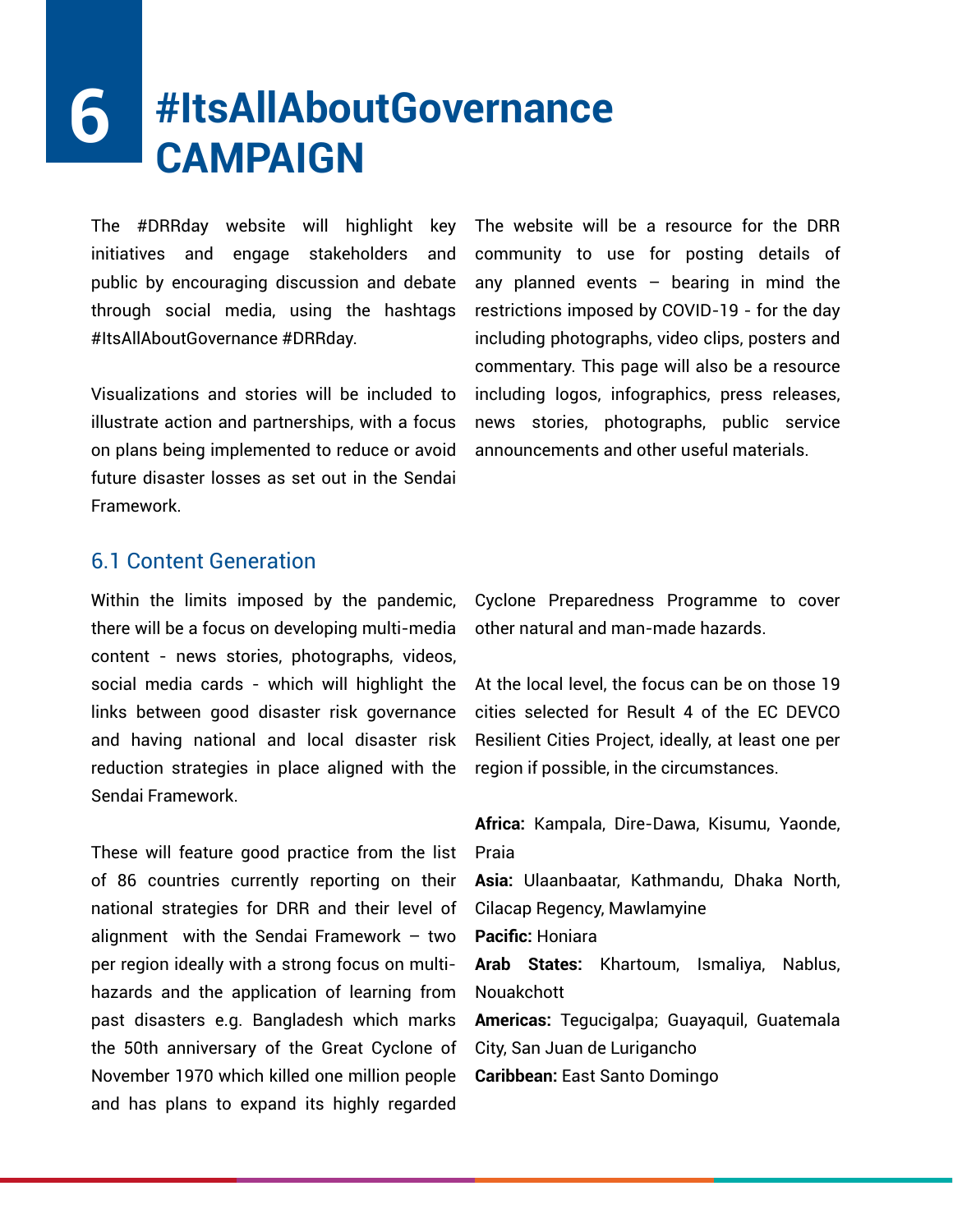### 6.2 DRRday Activities

**GENEVA:** Press release to be issued on Guidance Note for the inclusion of pandemic preparedness in national and local strategies for disaster risk reduction;

Press release on new disaster trends report prepared with CRED and GAR team;

Launch of Words into Action on Nature-based Solutions for DRR

Video messages on the theme of the day from the SG and the SRSG;

**UNDRR REGIONAL OFFICES:** Webinars on Target E and disaster risk governance hosted and moderated by Heads of Regional Offices. These can include reference to the UNDRR/CRED report which can also be launched separately by the Head of the Regional Office.

### 6.3 Newsfeed

and case studies which speak to the theme and

PreventionWeb will curate relevant news stories which will be featured on the DRRday website.

### 6.4 Social Media

UNDRR will use Twitter and Facebook and LinkedIn to engage and generate support from organisations and individuals for the theme of the day, requesting they share the following messages, accompanied by a suitable image, with their followers:

The greatest single driver of disaster risk is weak governance and lack of political commitment to invest in disaster prevention. Good governance means good national and local DRR strategies. #ItsAllAboutGovernance #DRRday

If the benefits of investing in disaster risk reduction were fully realised, we would not be facing a global economic crisis. The world would have been better prepared to mitigate the impact of the #COVID19 pandemic. #ItsAllAboutGovernance #DRRday

Failure to address global challenges including #racism, the #ClimateEmergency and pandemic risk starts at the national level with failures in governance. We need to put prevention at the centre of how we choose to live. #ItsAllAboutGovernance #DRRday

#COVID19 has reinforced the need for people with life-threatening and chronic disease, living with disability or in poverty, to be included in the design of policies and plans to manage their risks. #ItsAllAboutGovernance #DRRday

The case for good governance and strategic planning is underlined by the fact that the world is on course for a temperature rise of 3.2˚C. G20 countries responsible for 78% of all greenhouse gas emissions need to lead by example. #ItsAllAboutGovernance #DRRday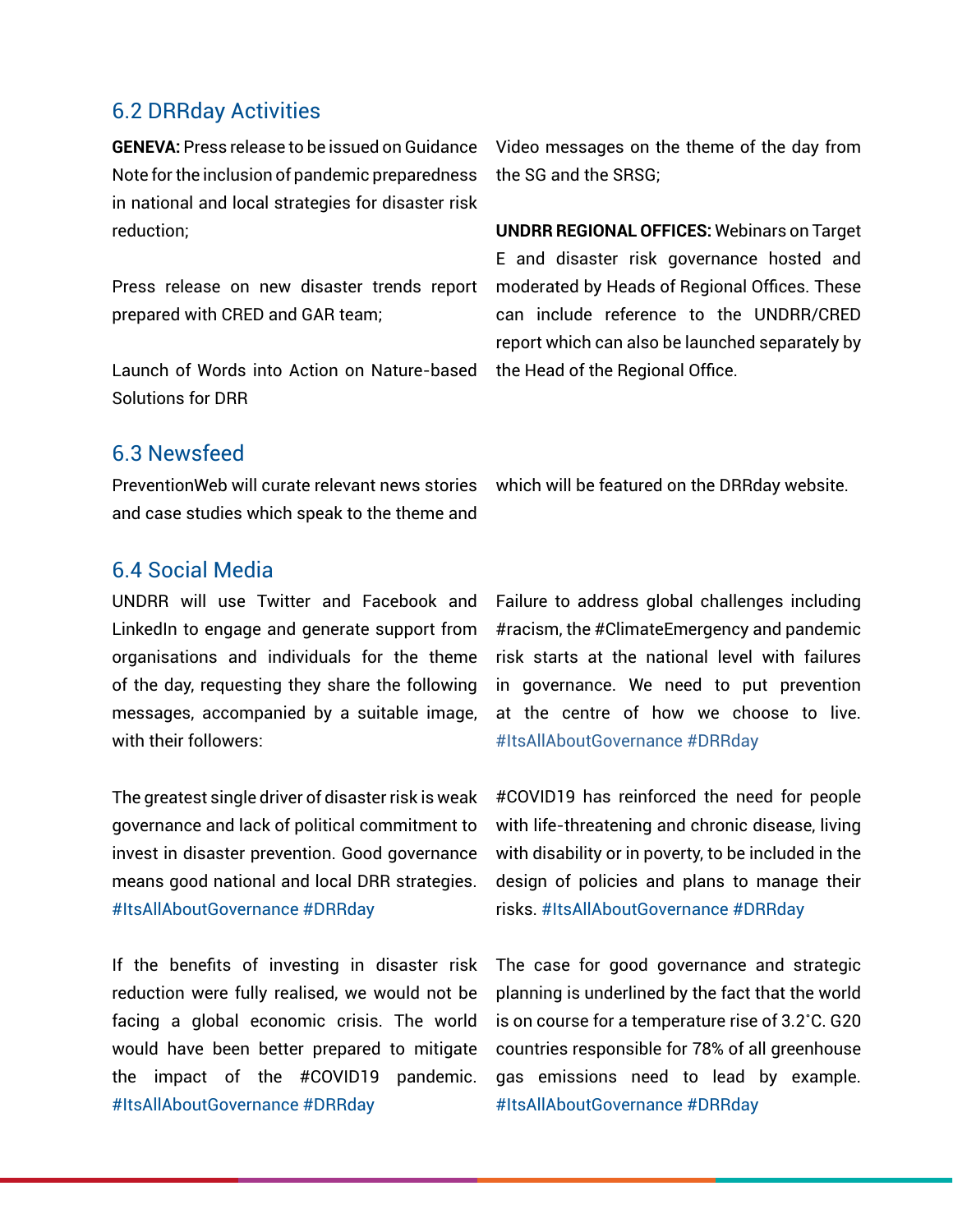15 of the #G20 members have not committed to a timeline for net-zero emissions. Unless global greenhouse gas emissions fall by 7.6 per cent each year between 2020 and 2030, the world will not achieve the 1.5°C temperature goal of the Paris Agreement. #ItsAllAboutGovernance #DRRday

Disaster risk reduction requires all-of-society engagement to develop and successfully implement national and local strategies for disaster risk reduction. So far 86 UN member States report having started work on these. More need to follow. #ItsAllAboutGovernance #DRRday

Good planning, national and local DRR strategies saves lives and reduces the risk of displacement in floods, storms and drought. 25 million people are displaced every year by climate and weather. #ItsAllAboutGovernance #DRRday

Planning for drought, heatwaves and wildfires in your national and local DRR strategies can reduce the risk of all three and speed up adaptation to climate change. #ItsAllAboutGovernance #DRRday

Inclusion of the potentially vulnerable in developing and implementing a national or local strategy to reduce disaster risk is key to its success. #ItsAllAboutGovernance #DRRday

Planning for cyclone seasons in a national or local DRR strategy can avoid damage to critical infrastructure and reduce economic losses. #ItsAllAboutGovernance #DRRday

Nothing undermines development like a disaster. Careful planning around the location of critical infrastructure saves lives and avoids economic losses. #ItsAllAboutGovernance #DRRday

Schools, hospitals, bridges, roads, public utilities.…Plan them to make sure they are still there when you need them most. #ItsAllAboutGovernance #DRRday

National and local strategies for disaster risk reduction require dedicated assessments of risk, including systemic risks. #ItsAllAboutGovernance #DRRday

Risk-informed land use planning and building codes are key elements of any national strategy to reduce disaster risk. #ItsAllAboutGovernance #DRRday

Reducing the risks which accrue from rapid urbanization, poverty, changes in land use, environmental degradation and global warming is best achieved by avoiding the creation of these risks in the first place. #ItsAllAboutGovernance #DRRday

Risk-informed planning of critical infrastructure represents large savings in terms of avoided losses and reconstruction costs with cost benefit ratios ranging from 3:1 to 15:1 or higher in some cases. #ItsAllAboutGovernance #DRRday

The most expensive hospital or school is the one that collapses in a disaster. National and local #DRR strategies need a strong focus on protecting critical infrastructure. #ItsAllAboutGovernance #DRRday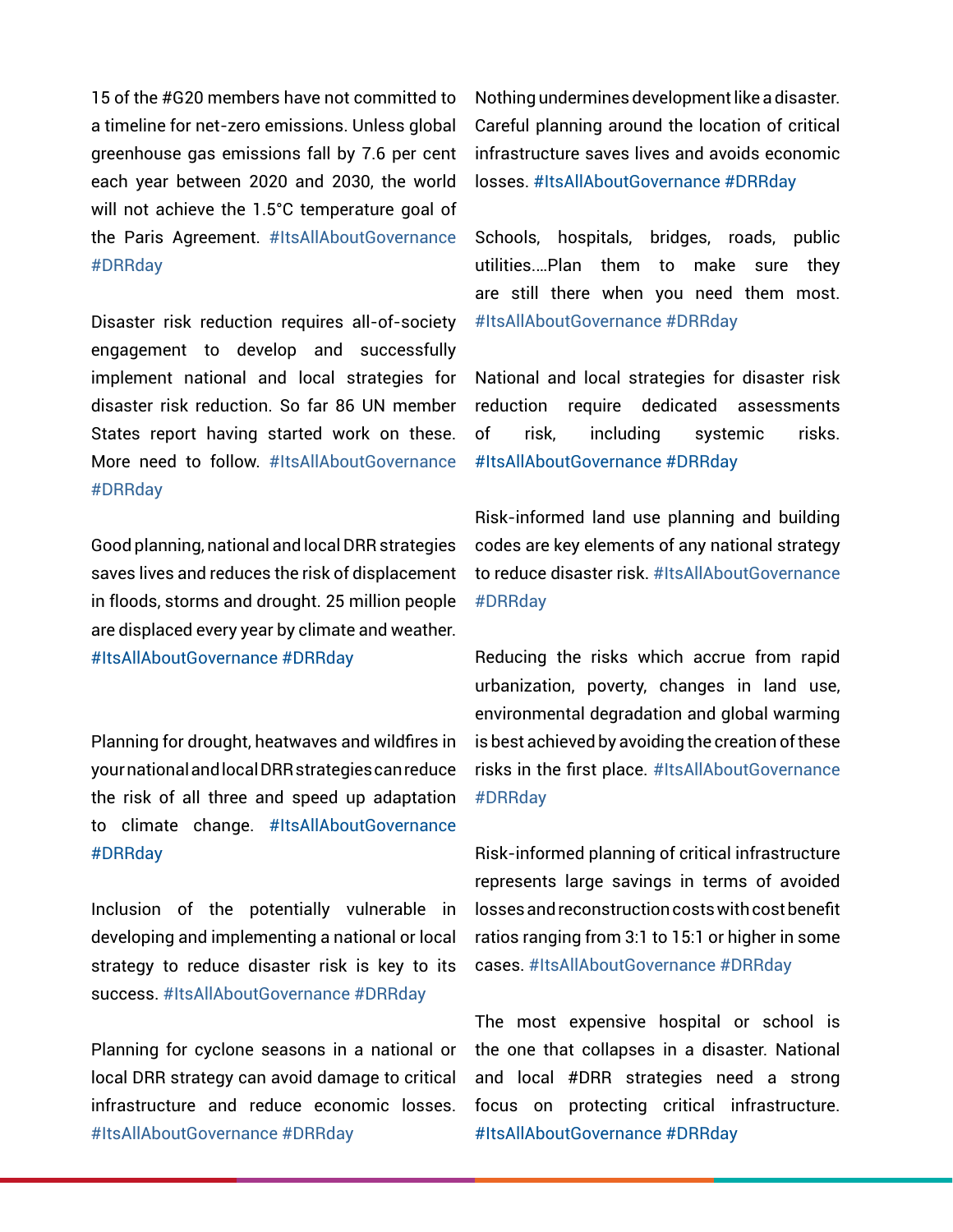Unplanned urbanization creates greater risk of floods. Reducing flood risk needs to be addressed in national and local strategies for DRR. #ItsAllAboutGovernance #DRRday

Too many people die in earthquakes, floods and storms because of poor planning and failure to implement adequate building codes. #ItsAllAboutGovernance #DRRday

Climate and extreme weather displace an average of 25 million people every year in their own countries. Reducing risk of displacement needs to be a goal of national and local DRR strategies. #ItsAllAboutGovernance #DRRday

The collapse of tourism because of #COVID19 is a glimpse of the economic future of many small island developing states if the world's wealthy industrial countries do not act to reduce greenhouse gas emissions and to support adaptation to #ClimateChange. #ItsAllAboutGovernance #DRRday

About 95% of #COVID19 cases have come from urban areas. Pandemic preparedness in cities and towns must be included in urban and local strategies for disaster risk reduction. #ItsAllAboutGovernance #DRRday

Interaction between #COVID19 and other risk drivers including poverty, slum-like living conditions, lack of international solidarity, extreme weather events…all contribute to a world in which human rights are abused. #ItsAllAboutGovernance #DRRday

Disaster risk reduction is the desired outcome of all measures which can be taken to reduce loss of life, injury and displacement, damage to critical infrastructure and loss of access to basic services, because of both man-made and natural hazards. #ItsAllAboutGovernance #DRRday

#COVID19 shows that consumption patterns, travel & trade, urban density, lack of access to clean water combined with poor risk management creates conditions for an outbreak to become an epidemic, a pandemic – and a global economic & social disaster. #ItsAllAboutGovernance #DRRday

If we do not improve disaster risk governance, the #COVID-19 pandemic will be viewed by future generations as a lesson that was ignored in the course of destroying the planet. #ItsAllAboutGovernance #DRRday

Good disaster risk governance can be measured by lives saved, fewer people affected and reduced economic losses. #ItsAllAboutGovernance #DRRday

Risk resilience emphasizes the importance of effectively managing change. #COVID-19 an opportunity to reevaluate our resilience and revise national and local DRR strategies accordingly. #ItsAllAboutGovernance #DRRday Investment in disaster risk reduction generally represents a large saving in terms of avoided losses and reconstruction costs with costbenefit ratios ranging from 3:1 to 15:1 or higher in some cases. #ItsAllAboutGovernance #DRRday